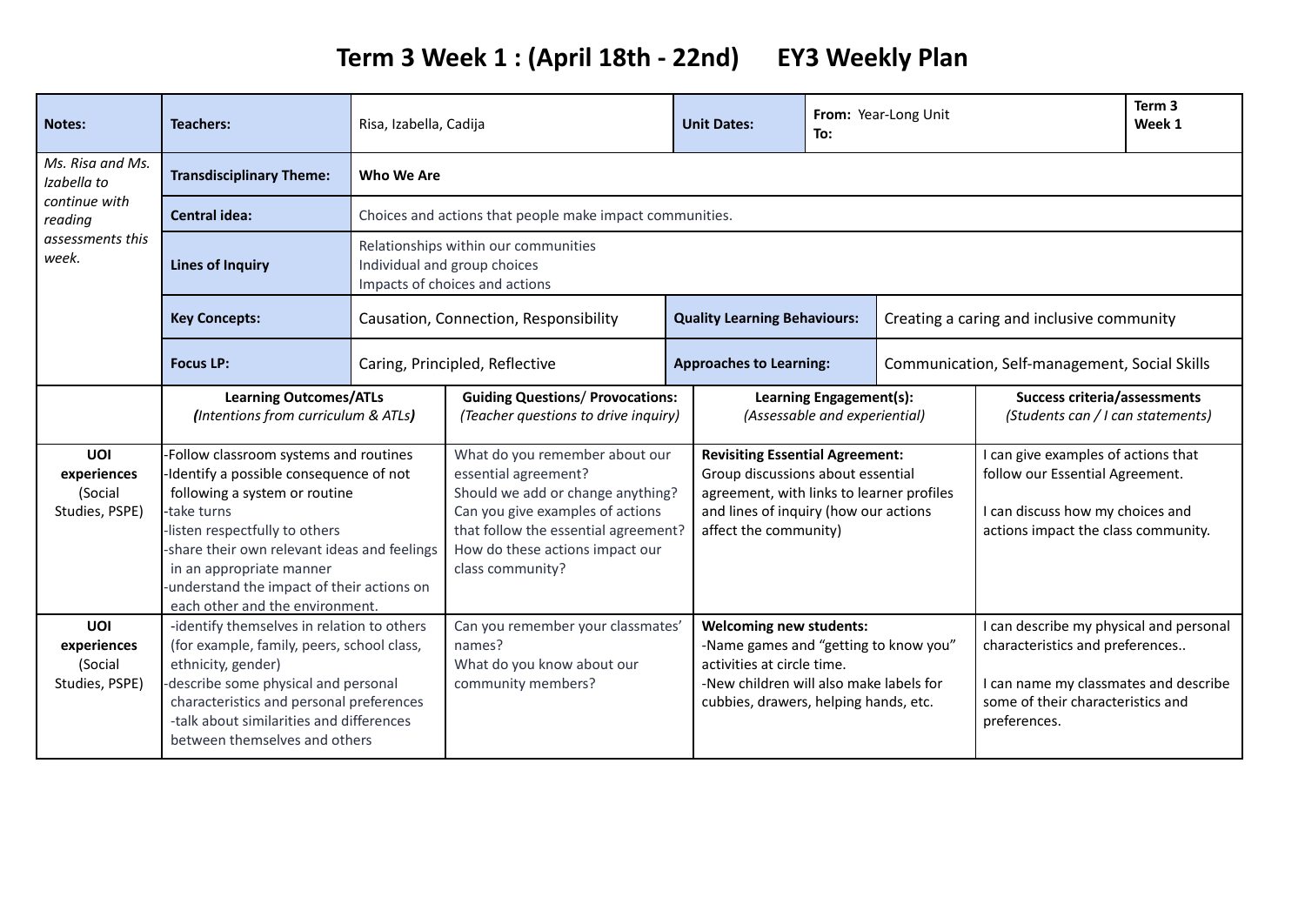| UOI<br>experiences | -identify a system their family uses<br>suggest how their choices reflect their | What did you do over your break?<br>Who was there?            | <b>Writing About Our Holidays:</b><br>Children will write and draw about their | I can tell the story of my holiday with<br>speaking, drawing, and writing. |
|--------------------|---------------------------------------------------------------------------------|---------------------------------------------------------------|--------------------------------------------------------------------------------|----------------------------------------------------------------------------|
| (Social            | school or home culture                                                          | How did your family members                                   | Songkran break. They can share with the                                        |                                                                            |
| Studies,           | -identify a family or cultural tradition and                                    | impact the experience?                                        | class, and will be encouraged to think                                         | I can spell some words by sounding out                                     |
| Language           | say what they think it means                                                    | Can you tell us about that with                               | about families in relation to our Central                                      | or consulting references such as the                                       |
| Arts)              | -relate a story about their past                                                | drawings and writing?                                         | Idea. This can be a writing sample for                                         | word wall.                                                                 |
|                    | -Use a combination of drawing, dictating,                                       | Can you sound out that word? What                             | portfolios.                                                                    |                                                                            |
|                    | and writing to narrate a single event or                                        | letters do you here?                                          |                                                                                | I can write most upper and lower case                                      |
|                    | several loosely linked events, tell about                                       | Where will you find that on the                               |                                                                                | letters legibly.                                                           |
|                    | the events in the order in which they                                           | word wall?                                                    |                                                                                |                                                                            |
|                    | occurred, and provide a reaction to what                                        |                                                               |                                                                                | I can talk about my family members                                         |
|                    | happened.                                                                       |                                                               |                                                                                | contributions to my experience.                                            |
|                    | -use increasingly consistent pencil grip                                        |                                                               |                                                                                |                                                                            |
|                    | -form lower and upper case letters with                                         |                                                               |                                                                                |                                                                            |
|                    | increasing fluency and size regularity<br>-Write a letter or letters for most   |                                                               |                                                                                |                                                                            |
|                    | consonant and short-vowel sounds                                                |                                                               |                                                                                |                                                                            |
|                    | (phonemes).                                                                     |                                                               |                                                                                |                                                                            |
|                    | -Spell simple words phonetically, drawing                                       |                                                               |                                                                                |                                                                            |
|                    | on knowledge of sound-letter                                                    |                                                               |                                                                                |                                                                            |
|                    | relationships.                                                                  |                                                               |                                                                                |                                                                            |
|                    |                                                                                 |                                                               |                                                                                |                                                                            |
| <b>Stand-Alone</b> | -estimate and measure objects using                                             | Can you estimate how many are in a                            | <b>Estimation Stations:</b>                                                    | I can estimate thoughtfully, with                                          |
| Math               | standard and non-standard units of                                              | handful?                                                      | Various estimation provocations set up in                                      | reasons for my estimations.                                                |
|                    | measurement: length, mass, capacity,                                            | If this jar has 6, and this jar has 10,                       | math centre. Some ideas:                                                       |                                                                            |
|                    | money and temperature                                                           | can you estimate the number in a                              | https://www.weareteachers.com/estimati                                         |                                                                            |
|                    | -estimate quantities to 100 and beyond                                          | third jar?                                                    | on-activities/ (#2, 3, 4, 6, 7, 9, 10)                                         |                                                                            |
|                    | -estimate sums and differences                                                  | Can you estimate length of an object                          |                                                                                |                                                                            |
|                    | -estimate and compare lengths of time                                           | with blocks?                                                  |                                                                                |                                                                            |
|                    |                                                                                 | Can you cut a string as long as your                          |                                                                                |                                                                            |
|                    |                                                                                 | height?                                                       |                                                                                |                                                                            |
|                    |                                                                                 | Which string will wrap around the                             |                                                                                |                                                                            |
|                    |                                                                                 | bucket?                                                       | Calendar:                                                                      |                                                                            |
| <b>Stand-Alone</b> | • Understand that calendars can be used                                         | How many days are in a week?<br>What is the day, month, year? | Students will engage with calendar                                             | I can identify and sequence the days of<br>the week.                       |
| Math               | to determine the date and to identify                                           | What number comes next?                                       | activities during morning meetings,                                            |                                                                            |
|                    | and sequence days of the week and                                               | How many days until [x event]?                                | discussing the days of the week, months,                                       | I can talk about numbers as they relate                                    |
|                    |                                                                                 |                                                               |                                                                                |                                                                            |
|                    |                                                                                 |                                                               |                                                                                |                                                                            |
|                    | months of the year                                                              |                                                               | and numbers.                                                                   | to the calendar.                                                           |